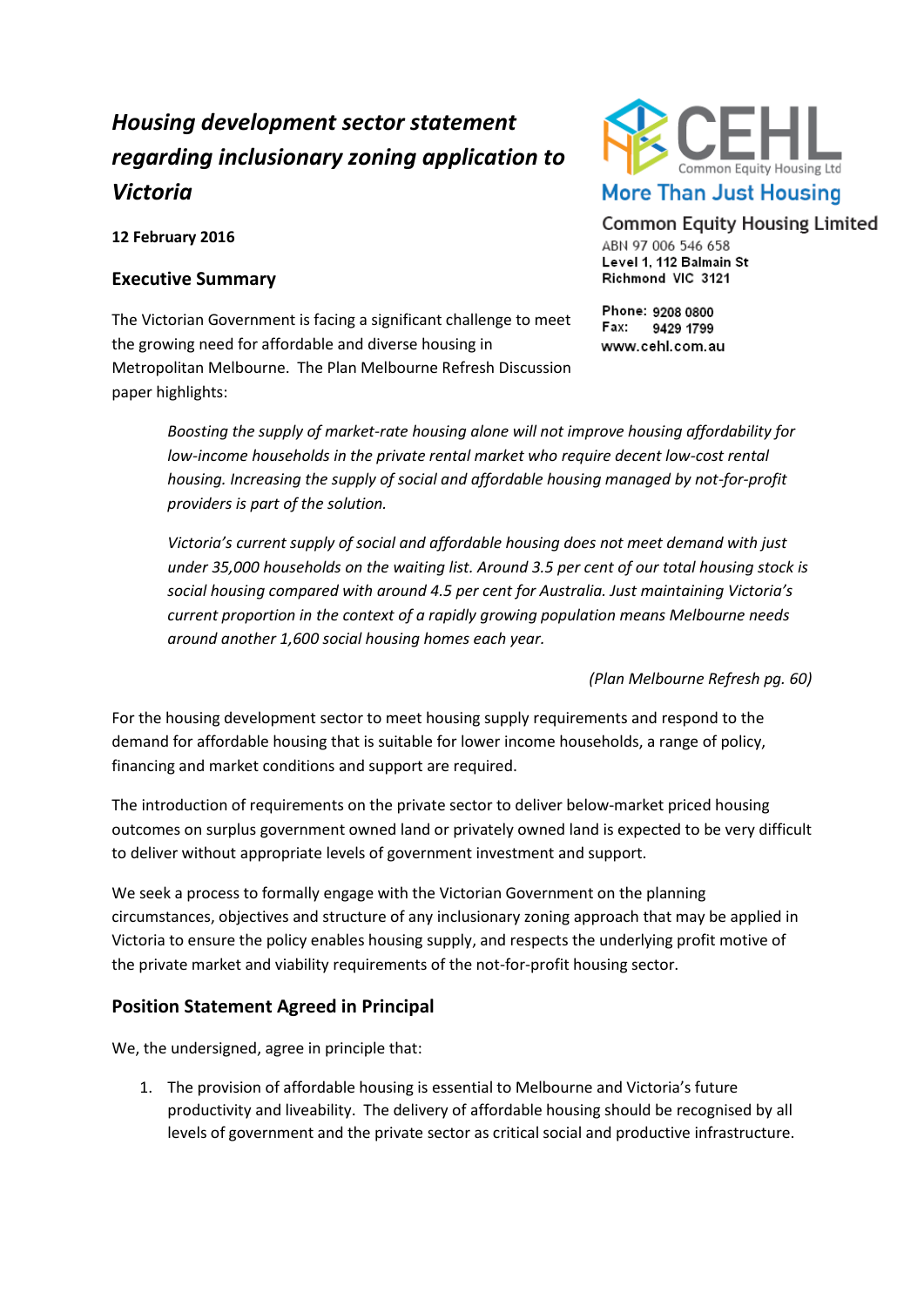- 2. To accommodate future growth and provide well located housing opportunities, Government will ultimately depend on delivery through the private market. Meeting the vast majority of future housing supply requirements is dependent on private capital, which is impacted by a range of broader market forces that need to be understood by policy makers.
- 3. The role of government is to create a framework and environment that enables all parties to participate, which will facilitate private investment, enable housing supply, and to support households that cannot participate in the market with appropriate and targeted subsidy and support.
- 4. An overarching housing strategy should be developed that sets out housing requirements, the broad range of inclusionary housing approaches to respond, and details how each level of government will support these measures, including, but not limited to financial or planning supports, in order for the development sector to play their part in delivering affordable housing outcomes. The strategy needs to identify the source of these funds, noting the required returns of the market, and ensure that it is economically viable for the development sector to deliver the desired outcome.
- 5. Any policy that requires the sector to deliver affordable housing must be underpinned by an understanding of the market context, development feasibility and financing, and the principles of risk-adjusted return and must be clear on how housing cost is expected to be met. Without this foundation any requirement will be a cost burden on the development sector that will have wider affordability impacts and will not result in sufficient or appropriate affordable housing outcomes.
- 6. Further consideration of the potential application of inclusionary zoning requirements should be undertaken in partnership with the housing development sector, who will ultimately be responsible for delivery, and should include a process to identify and progress a range of measures where government can support the sector to increase its capacity to respond to affordable housing need.

### **Housing Development Sector Engagement**

For the sector to confidently support and engage with any inclusionary zoning approach, at a minimum, the sector requires:

- 1. An informed discussion with Government on the circumstances where it may be fair and reasonable to place affordable housing requirements on privately owned land; the rationale for determining such conditions; and what an acceptable and viable requirement may be.
- 2. A clear and transparent process for establishing:
	- i. How affordable housing will be defined, noting the potential to support a range of households experiencing housing stress including key workers;
	- ii. Affordable housing need in different markets and for different housing types; and
	- iii. Who any affordable housing will be targeted to; what tenures will be accommodated; how eligibility will be set; and how households will access the opportunity.
- 3. Commercial assessment of the cost of delivering any requirement in different markets and for different tenures and housing typologies, and how this compares to the economic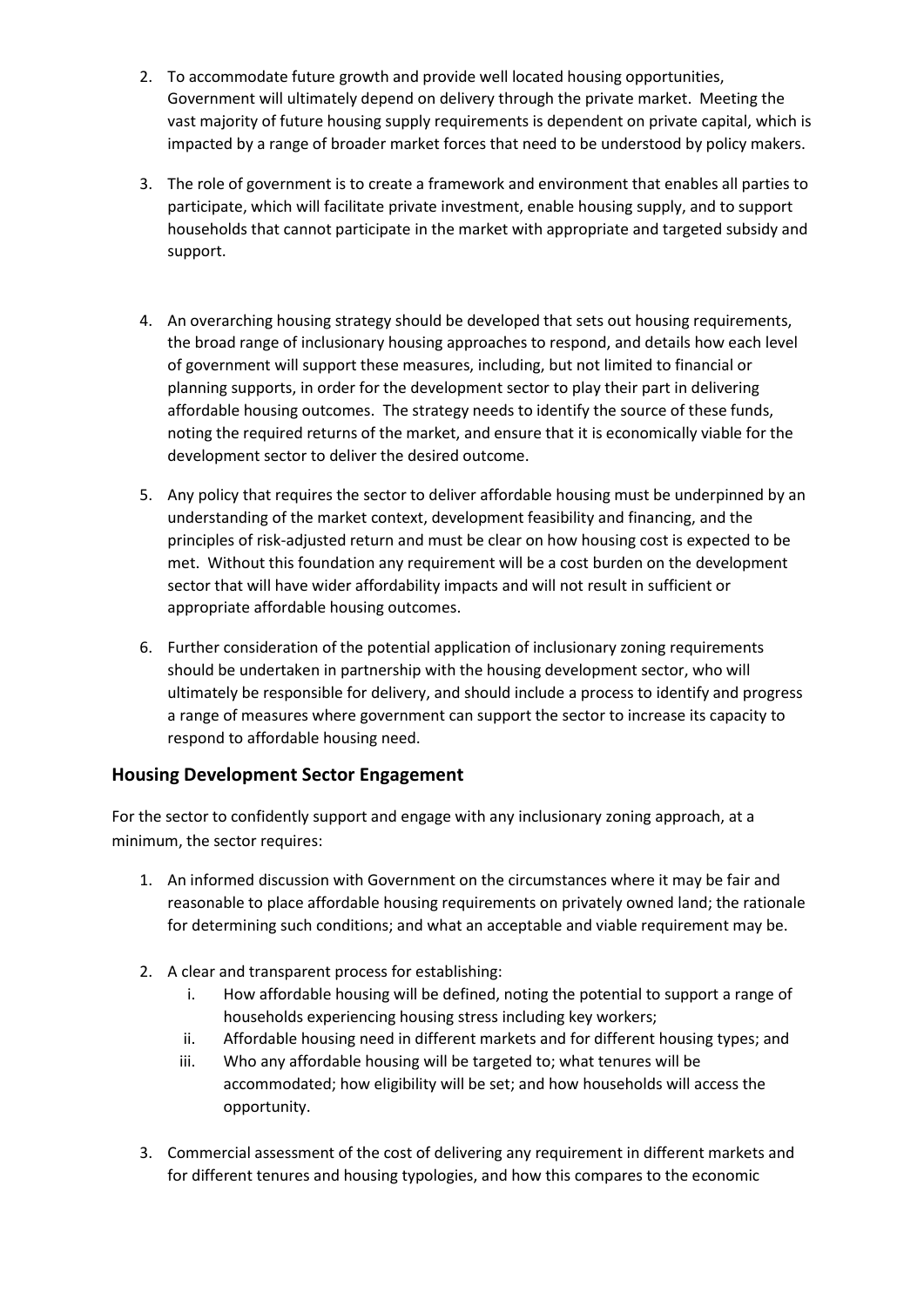capacity of the target households to purchase or rent or the not-for-profit sector to own and manage.

- 4. Identification, assessment and determination of the appropriate set of funding and financial supports and planning incentives that will be put in place to meet any gap between the economic rent and the market rent return of the affordable housing.
- 5. Flexibility for the not-for-profit housing sector to take on greater capacity, partner with the private sector, expand their capacity in order to meet their potential whilst ensuring their long-term viability.
- 6. Certainty concerning how the affordable housing component of any development will be secured in the long term and how this will be administered, noting the community housing sector is well positioned and experienced to manage resultant housing stock.
- 7. Flexibility to determine how to best deliver any affordable housing requirements.

#### **Way Forward**

We seek a commitment from the Victorian Government that it will work with the housing development sector, including not-for- profit housing developers, to explore, assess and develop options on how an inclusionary zoning approach might be applied in Victoria and how the funding is sourced to support the delivery of the affordable housing on a commercially viable basis. This needs to be done under a wider housing framework that supports a range of inclusionary housing tools.

We propose a sector stakeholder group is established to formalise this relationship and to provide independent analysis and advice to Government on its wider affordable housing policy development.

#### **Yours sincerely, the undersigned:**



Managing Director Common Equity Housing Ltd







**Community Housing** 

National Executive Director Charter Keck Cramer

Executive Officer Community Housing Federation of Victoria



Chief Executive Officer Urban Development Institute of Australia (Victoria)



General Manager, Business Development Frasers Property Australia